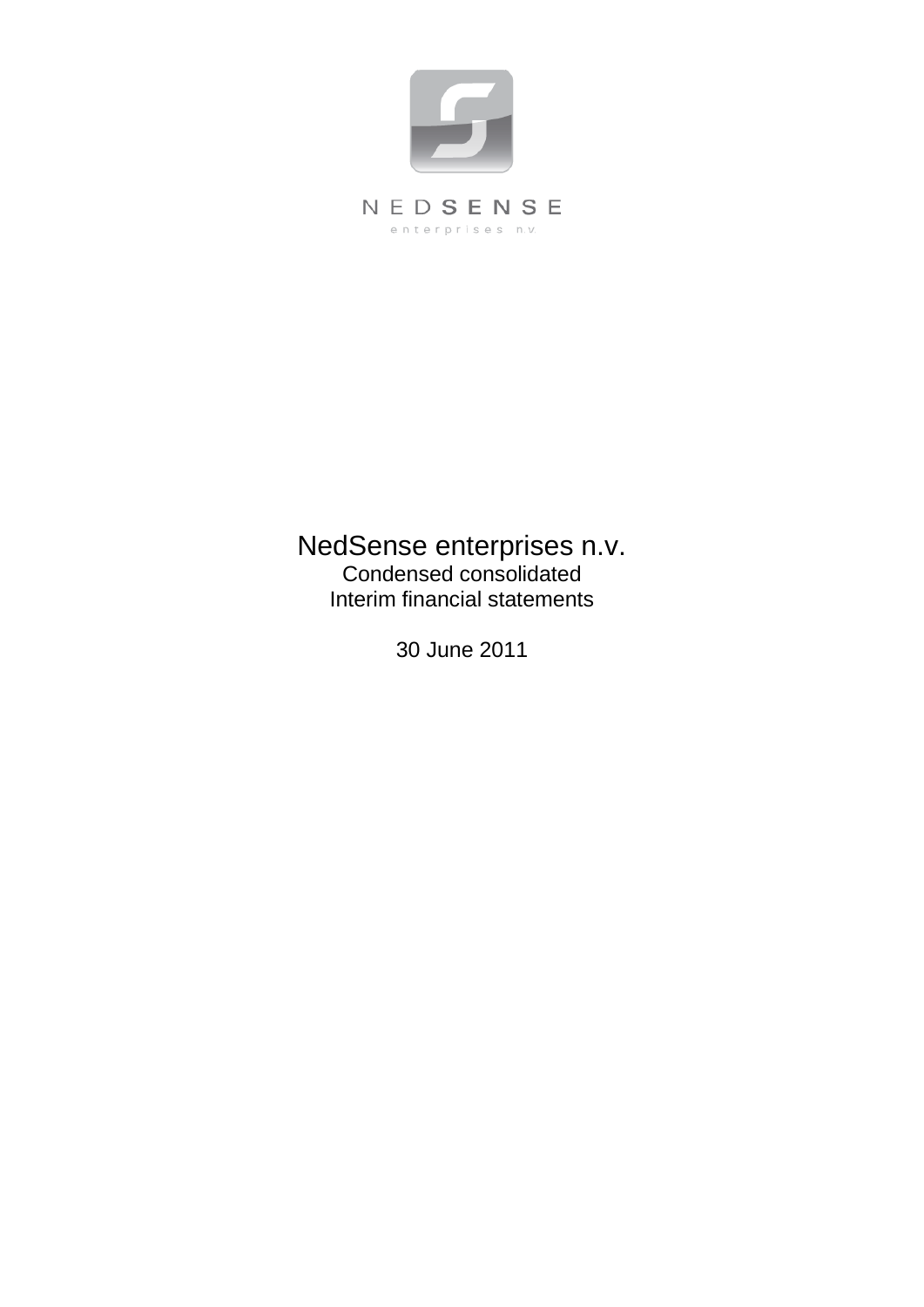# **Report of the Board of Directors**

### **First Half of 2011**

This report covers the business activity and financial results of NedSense Enterprises (the 'Company' or 'NedSense') for the half-year ended 30 June 2011.

Globally, and in the Fashion and Textile industry in particular, economic conditions have been negatively influenced by the consequences of the political crises in certain North-African and Middle Eastern countries and the tragic disaster in Japan as well as by rising concerns over sovereign debt in the United States and some European countries. Recovery of sales in traditionally strong textile countries such as the US, Egypt, Italy and Portugal, remains fragile, as can be seen by the strongly fluctuating sales results in those countries, while emerging regions, including South America and China, show a continued growth into the first half of 2011.

With an average exchange rate of \$1.40 (to 1 euro) for the first half of 2011, the US dollar was down over 5% compared to the first half of 2010. As a direct consequence, there was a decrease in the Company's revenue of 3%, given that over 50% of NedSense's net revenue was generated in the US in the first half of 2011.

### **Growth Strategy**

In the first half of 2011, considerable emphasis was placed on obtaining the financing necessary for the Company's new growth strategy.

### *Selective acquisition growth strategy*

Acquisitions are aimed at increasing NedSense's global footprint and acquiring distribution channels in Europe and the United States for LOFT. For the distribution and implementation of the LOFT technologies, a number of possible acquisitions in Europe and the United States are being evaluated in an exploratory phase.

### *Further autonomous growth strategy*

NedSense is focused on further developing LOFT, and there are several important milestones for the rollout in 2011. In April 2011, NedSense launched LOFT @iPad, an application of LOFT running on the Apple iPad. This will be followed by the launch of LOFT @Web and LOFT-as-a-Service (SaaS), which will enable customers to run the technology through a subscription-based service. A direct and indirect sales approach will bring the SaaS application to a global target market of interior designers, real estate agents and endconsumers.

As a result of the intensity and time involved in obtaining the necessary financing, the launch of the LOFT innovations have been somewhat delayed. Nonetheless, the Company is determined to bring LOFT @Web and LOFT SaaS to market this fall. The retention of the technological advantage in the market is clear.

As a spin-off from the LOFT @iPad developments, an iPad application is currently being developed for the NedGraphics CAD/CAM product suite. NedGraphics continues to invest in new functionality so as to maintain its leading position in the market. Once more, NedGraphics gained market share from its competition in the first half of 2011.

In June 2011, a provisional financing agreement was reached with the Company's existing major shareholders and Project Holland Fonds. Under the terms of the agreement, the financing is divided into three parts.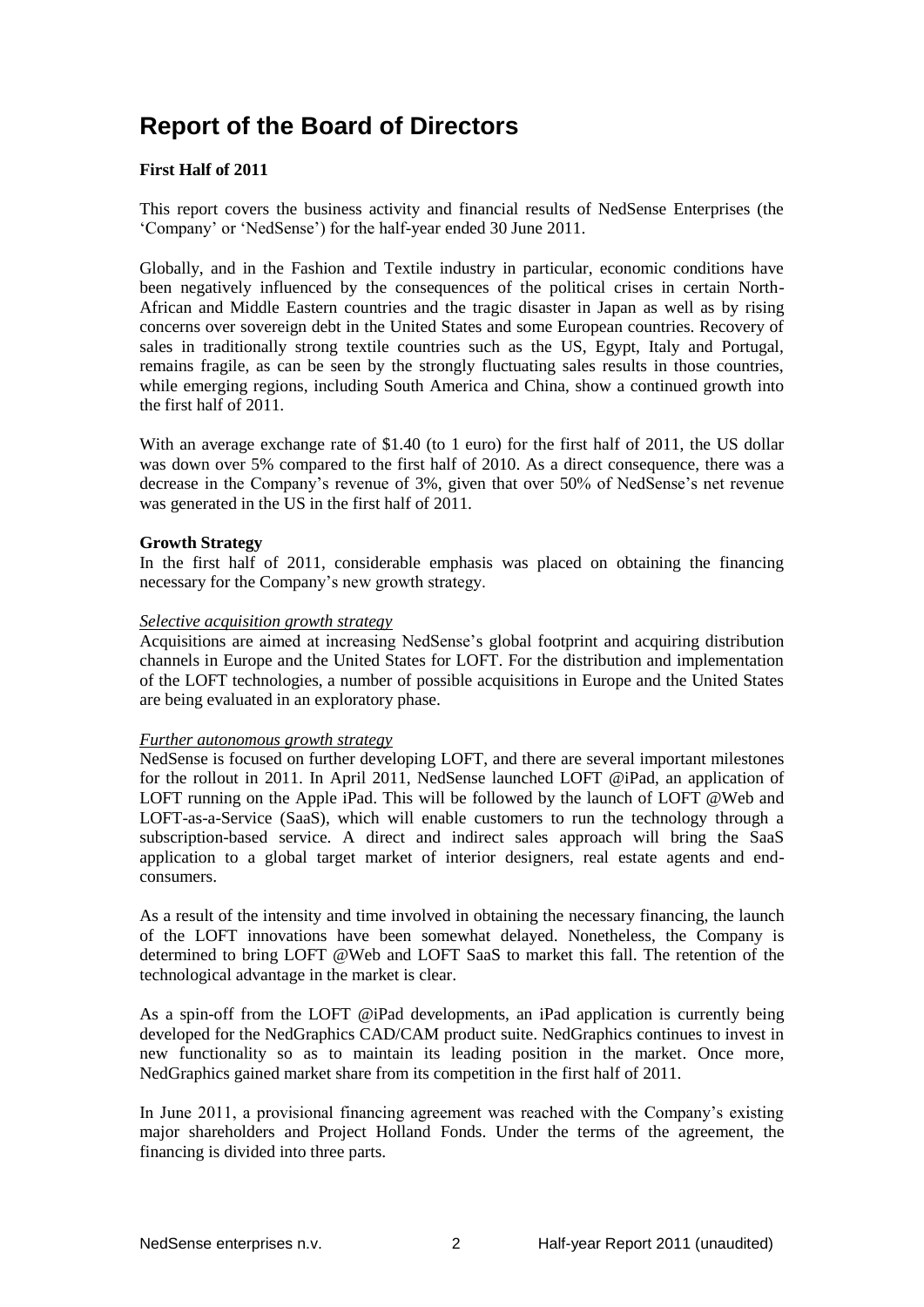The first part is private placement of a maximum of 6.25 million ordinary shares to be newly issued to Project Holland Fonds at  $\epsilon$ 0.40 per share or a total of  $\epsilon$ 2.5 million. Funds of  $\epsilon$ 2 million were received by the Company from Project Holland Fonds in June 2011 as part of an interest-free equity bridge loan until the shares are authorized and issued. The second part of the financing is the issue of convertible bonds to a total value of at least  $\epsilon$ 1.05 million and a maximum value of  $E$ . 1 million to existing shareholders and investors. The third part is a nontransferable stand-by convertible loan of  $E2.4$  million, which under certain conditions may be raised to €2.9 million from Project Holland Fonds.

These transactions require an amendment to the articles of association, increasing the Company's capital, and the approval of an Extraordinary General Meeting of Shareholders (EGM) which will be convened on September 7, 2011. The proceeds from the transactions will be used for repayment of the loan to Dinvest Holding II B.V., acquisitions, investments in LOFT, and other investments in line with the Company's current activities.

#### **Order intake continues to grow**

The number of orders placed in the first half of 2011 confirms that sales dynamics continue to improve. Orders had already risen significantly in 2010, and the overall order intake has now risen by 5% to 2.3 million compared to the first half of 2010. Normalizing for exchange rate differences, this amounts to an increase of 7%. The EMEA countries in particular, accountable for 63% of the total order intake, have noted a substantial growth of 11% with a marked increase in China of over 60%. The Americas reported an increase in order intakes of 2% for the first half of 2011.

The activities of the Company include the CAD/CAM activities of NedGraphics, the ERP/PLM activities of Dynamics Perspective, and the LOFT customer experience division. The increase in order intakes is mainly through the LOFT division, totaling  $\epsilon$ 233 thousand, an increase of 133% compared to the first half of 2010 (over 146% at normalized exchange rates). Following strong growth in 2010, order intakes for NedGraphics have remained almost constant, as have order intakes for DPI.

#### **Revenue**

Net revenue of the Company decreased by  $7\%$  ( $6329$  thousand) in the first half of 2011 mainly due to a decrease of new software sales. After normalization of exchange rates (dollar/euro), this amounts to a decrease of 5% ( $\epsilon$  208 thousand).

In the first half of 2011, net revenue of NedGraphics decreased by 4% to  $\epsilon$ 3,804 thousand (first half 2010:  $\epsilon$ 3,962 thousand), mainly due to a decrease in software sales.

The revenue from the PLM activities of Dynamics Perspective decreased from  $\epsilon$ 474 thousand in the first half of 2010 to  $\epsilon$ 283 thousand in the first half of 2011, mainly due to a decrease in consulting revenue.

Revenue from the LOFT division increased to  $\epsilon$ 78 thousand in the first half of 2011 ( $\epsilon$ 58 in the first half of 2010). However, the backlog of the innovative division grew by  $\epsilon$ 143 thousand compared to the first half of 2010.

### **Maintenance**

Income from maintenance contracts totaled 52% of total revenue for the first half of 2011. Compared to the first half of 2010, income from maintenance has remained constant at  $E$ 2.2 million. However, considering the effects of the dollar exchange, at normalized exchange rates, maintenance income actually increased by 4% in the first half of 2011.

The Americas, generating 66% of total maintenance income, reported a growth of 3% (9% at normalized exchange rates), the EMEA countries however experienced a drop in maintenance income of 5% in the first half of 2011.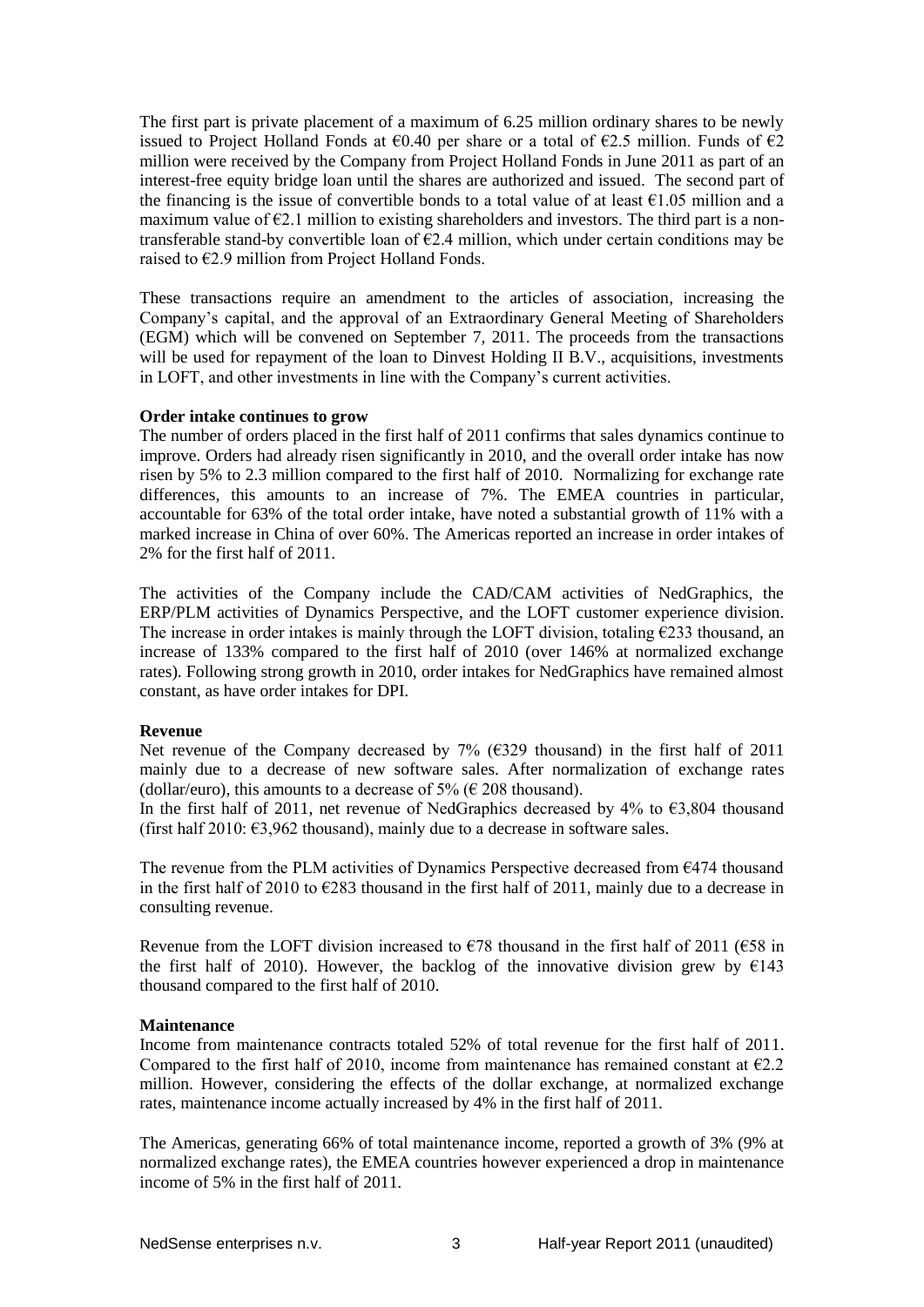The increase in maintenance income (after normalization of exchange rate differences) has mainly been attained by the NedGraphics division, following its strong growth in market share in 2010. For the first half of 2011, NedGraphics reported a 1% growth in maintenance (5% at normalized exchange rates). Having strategically opted to become reseller for PTC, DPI's maintenance income, as was expected, dropped in the first half of 2011. A decrease of 11% compared to the same period in 2010 was seen, at normalized exchange rates resulting in a drop of 5%.

### **Financial result**

NedSense ended the first half of 2011 with a net loss of  $\epsilon$ 1.315 thousand (first half 2010: €658 thousand loss). The loss was mainly due to the decrease in net revenue as described above, and an increase in operating expenses along with a 16% increase in depreciation of intangible fixed assets (resulting from increased investments in software development, particularly LOFT but also for NedGraphics) as compared to the first half of 2010.

For NedGraphics, the decrease in revenue, and increase in investments in software development, had an immediate impact on the segment's earnings before tax, which decreased from a profit of  $\epsilon$ 209 thousand in the first half of 2010 to a loss of  $\epsilon$ 173 thousand in the first half of 2011. Capitalized production increased by 22% ( $\epsilon$ 145 thousand), while operating expenses increased by  $\epsilon$ 332 thousand due partly to the increase in capitalized production and partly to non-capitalized investments in software development.

DPI's earnings before tax decreased from a profit of  $\epsilon$ 55 thousand in the first half of 2010 to a loss of  $\epsilon$ 100 thousand in the first half of 2011.

The LOFT activities are currently included within the holding company under the segment Other. Segment result before tax decreased from a loss of €900 thousand in the first half of 2010 to  $\epsilon$ 1,016 thousand loss in the first half of 2011 mainly due to the increase in operating expenses of LOFT. Operating expenses of the holding in the first half of 2011 included  $\epsilon$ 95 thousand for share-based, equity settled payments.

### **Cash flow**

The operational cash flow in the first half of 2011 amounted to  $\epsilon$ 16 thousand negative (first half 2010: €686 thousand positive). The decline from the first half of 2010 is mainly due to the decreased revenue and increased operating expenses. The cash flow from investments in the first half of 2011 was  $\epsilon$ 1,370 thousand negative (first half 2010:  $\epsilon$ 1,054 thousand negative). The decline in the first half of 2011 is mainly due to increased investments in software development. The cash flow from financing in the first half of  $2011$  was  $62,000$ thousand positive (first half 2010:  $\epsilon$ 0). This increase is due to the receipt of an equity bridge loan from Project Holland Deelnemingen B.V. The total change in cash and cash equivalents in the first half of 2011 amounted to  $6614$  thousand positive (first half 2010:  $6368$  thousand negative).

### **Balance sheet**

From 31 December 2010 fixed assets increased from  $\epsilon$ 9,249 thousand to  $\epsilon$ 9,728 thousand. This increase is mainly due to the increased investments in software development for both the new LOFT product line and NedGraphics.

Due to negative results in the past few years, NedSense has losses that may be carried forward. These tax assets are not capitalized in the balance sheet as management is currently not certain that sufficient taxable profits will be made in the near future to realize the value of these tax assets.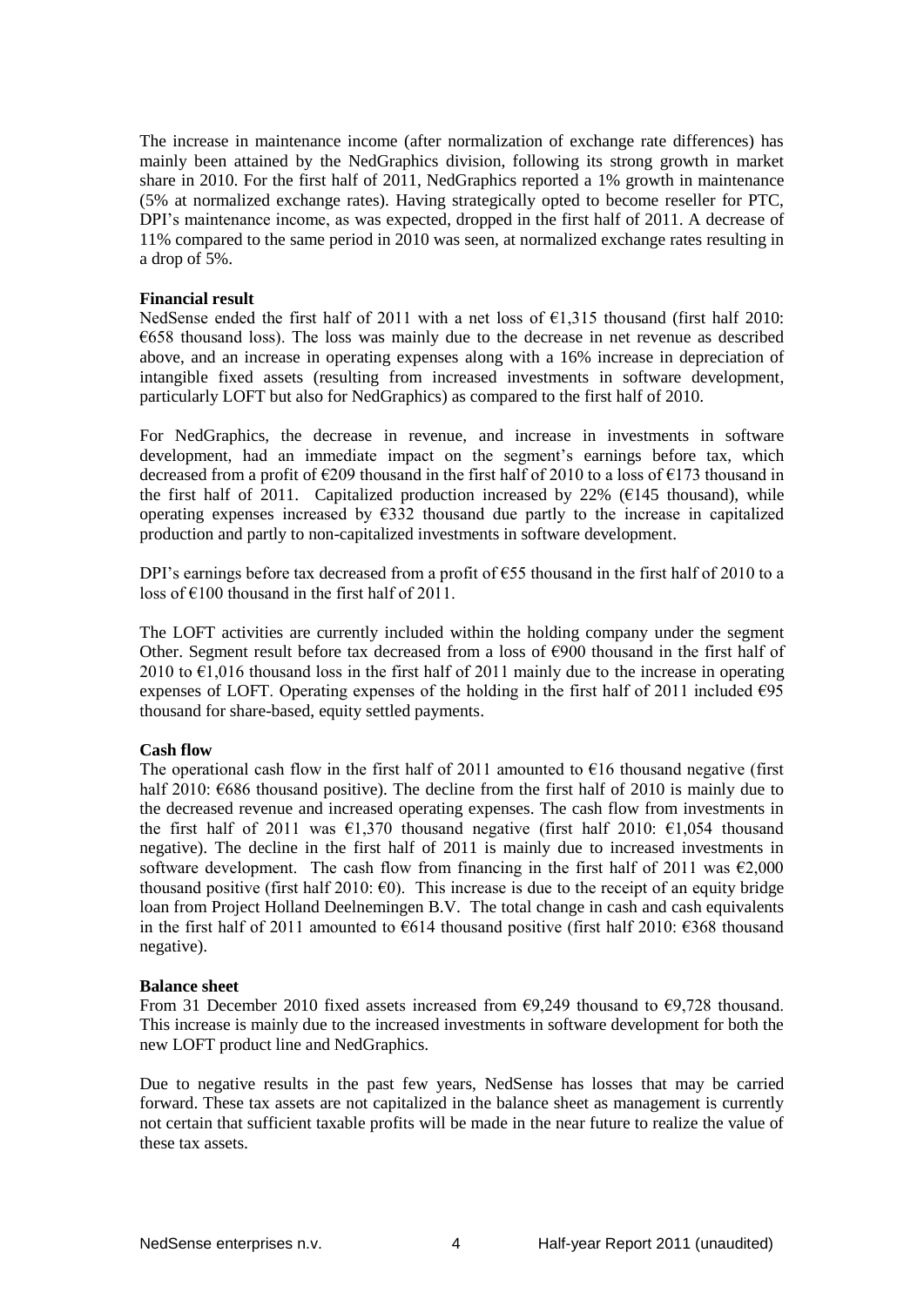Shareholders' equity decreased from  $\epsilon$ 5,125 thousand as of 31 December 2010 to  $\epsilon$ 3,938 thousand as of 30 June 2011. This  $\epsilon$ 1,187 thousand decrease is mainly caused by the net loss in the first half of 2011 of  $E1,315$  thousand, the foreign currency translation differences resulting from US\$ /  $\epsilon$  exchange rate fluctuations and their effect on the carrying value of US subsidiaries, and the  $E95$  thousand for share-based, equity settled compensation expenses. As a result of these changes, solvency decreased to 28.5% at 30 June 2011, from 36.9% at 31 December 2010.

The number of outstanding ordinary shares, with a nominal value of  $\epsilon$ 0.10 each, was 13,581,343 as of 30 June 2011.

### **Outlook**

In the second half of 2011, we will continue the deployment of our strategic growth plan for the coming four years. Acquisitions will be aimed at increasing NedSense's global footprint and acquiring and expanding distribution channels in Europe and the United States for LOFT. For the distribution and implementation of the LOFT technologies, a number of possible acquisitions in Europe and the United States are being evaluated in an exploratory phase.

NedSense is focused on further developing LOFT with several important milestones for the rollout in 2011. Growth acceleration and investments in product innovation is essential to maintain the current competitive advantage and secure corporate autonomy. Through our decisive build strategy and a few selective and focused acquisitions, NedSense will gain and sustain market leadership in its chosen target markets.

Our strategy is to continue to develop our sales and marketing efforts, maintain our market knowledge, and sustain our customer base and maintenance contracts, while looking for more opportunities to expand beyond the niche in which we currently operate. We are building and investing in our knowledge heritage, so that we can innovate, lead, and create true economic value for our customers.

Pieter Aarts Jan-Hein Pullens Vianen, 29 August 2011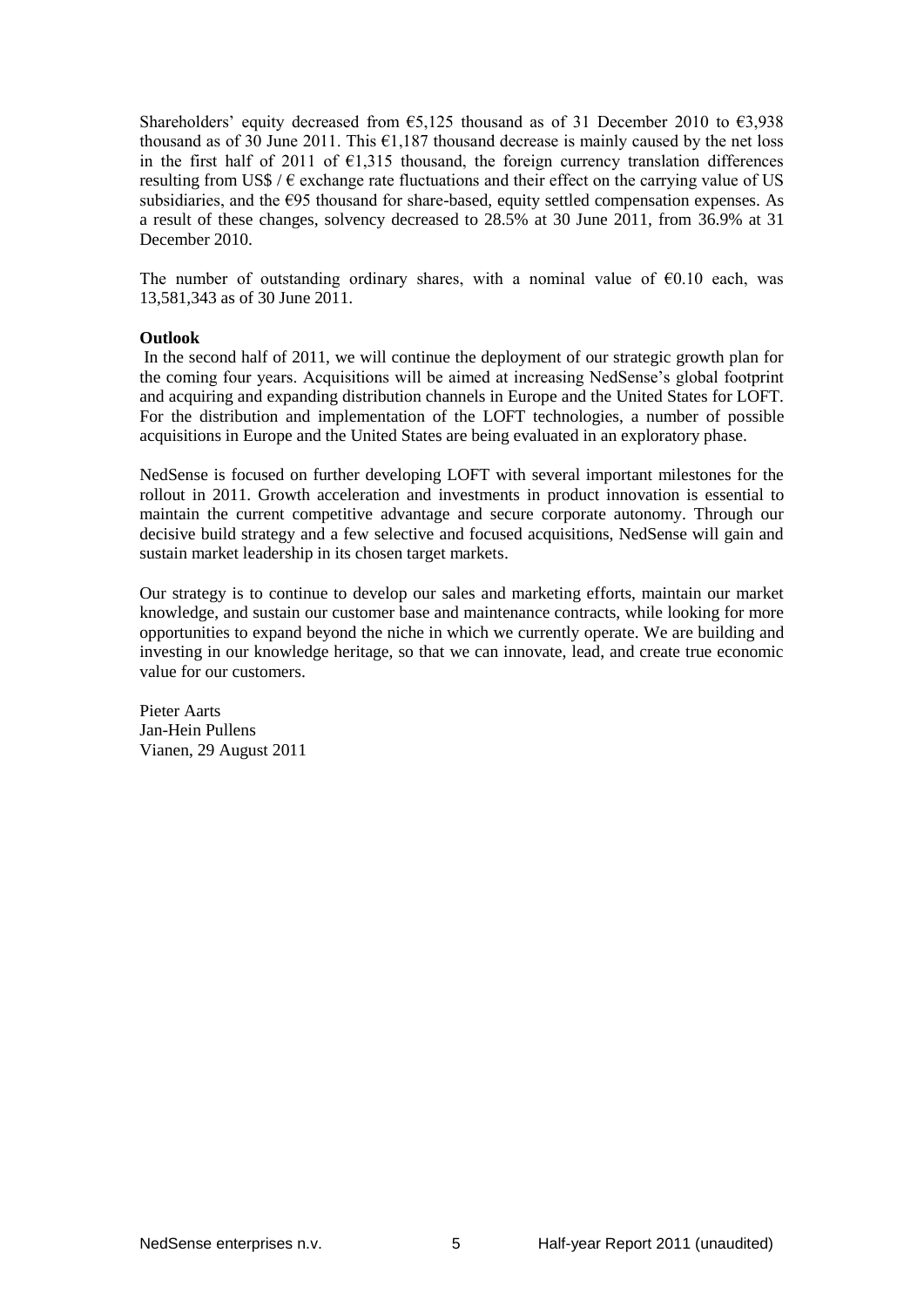### **Board of Directors' statement on the condensed consolidated half-year financial statements and the interim management report**

We have prepared the half-yearly financial report 2011 of NedSense enterprises n.v. and the undertakings included in the consolidation taken as a whole in accordance with International Financial Reporting Standards (IFRS) as adopted by the EU and additional Dutch disclosure requirements for halfyearly financial reports.

To the best of our knowledge it is our opinion that the condensed financial statements in this half-yearly financial report 2011 give a true and fair view of our assets and liabilities, financial position at 30 June 2011, and of the result of our consolidated operations for the first half year of 2011.

The interim management report in this half-yearly financial report includes a fair review of the development and performance of the businesses and the position of NedSense enterprises n.v. and the undertakings included in the consolidation taken as a whole for the first half year.

Vianen, 29 August 2011

The Board of Management Pieter Aarts, *Chief Executive Officer* Jan-Hein Pullens, *Chief Operating Officer*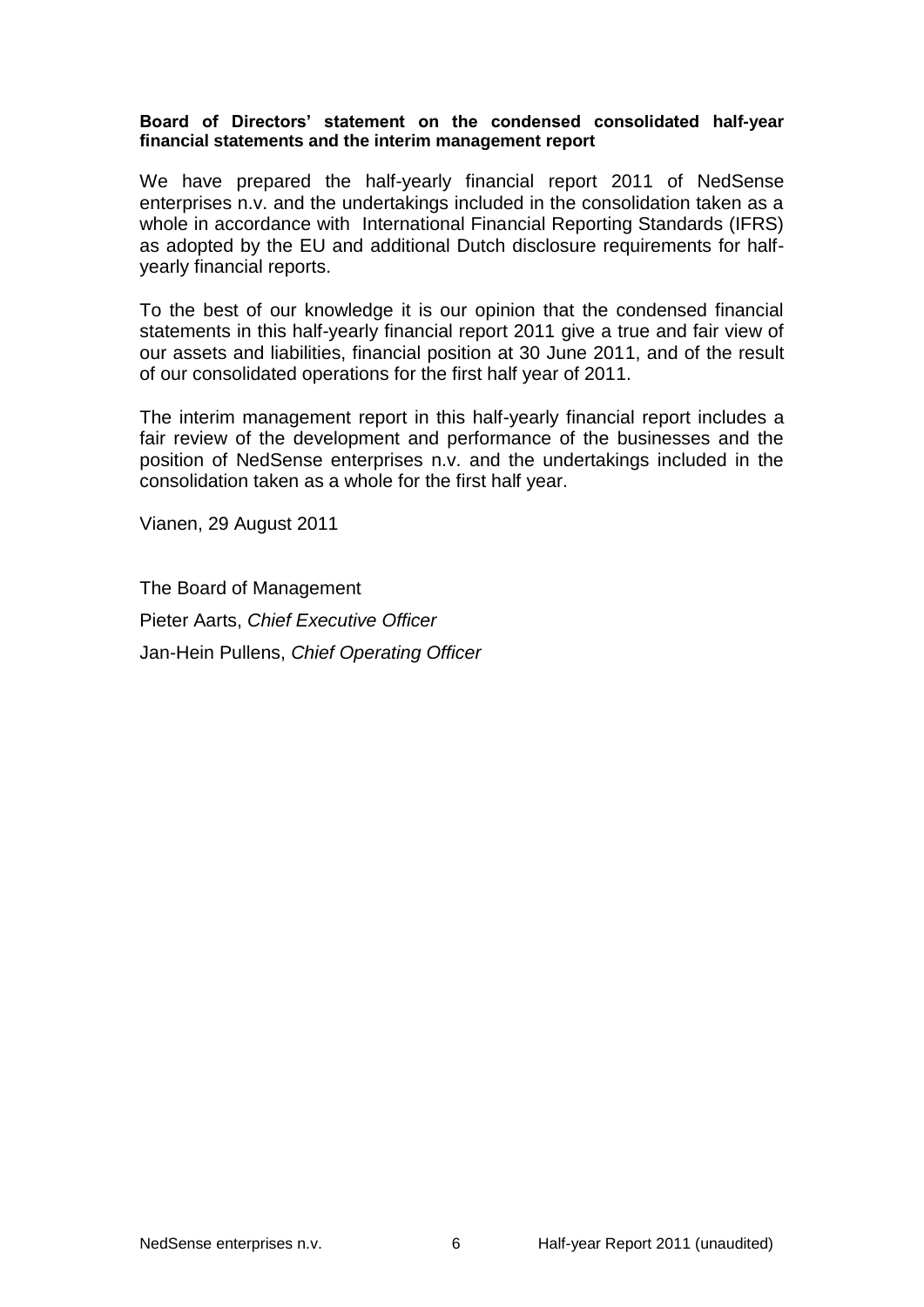# Condensed consolidated statement of financial position

*In thousands of euro*

|                                       | <b>Note</b>             | 30 June<br>2011 | 31 December<br>2010 |
|---------------------------------------|-------------------------|-----------------|---------------------|
| <b>Assets</b>                         |                         |                 |                     |
| Property, plant, and equipment        | 9                       | 151             | 146                 |
| Intangible fixed assets               | 10                      | 9,577           | 9,103               |
| <b>Total non-current assets</b>       |                         | 9,728           | 9,249               |
| Inventories                           |                         | $\overline{2}$  | 7                   |
| Work in progress                      |                         | 92              | 69                  |
| Trade and other receivables           |                         | 2,311           | 3,519               |
| Corporate income tax                  |                         | 13              | 0                   |
| Cash and cash equivalents             |                         | 1,666           | 1,052               |
| <b>Total current assets</b>           |                         | 4,084           | 4,647               |
| <b>Total assets</b>                   | $\overline{\mathbf{7}}$ | 13,812          | 13,896              |
| <b>Equity</b>                         |                         |                 |                     |
| <b>Issued capital</b>                 | 11                      | 1,358           | 1,358               |
| Share premium                         | 11                      | 33,477          | 33,477              |
| Legal reserves                        |                         | 5,488           | 4,914               |
| <b>Translation reserves</b>           |                         | (75)            | (109)               |
| Retained earnings                     | 13                      | (36, 310)       | (34, 515)           |
| <b>Total equity</b>                   |                         | 3,938           | 5,125               |
| <b>Liabilities</b>                    |                         |                 |                     |
| Interest-bearing loans and borrowings | 3, 12                   | 1,600           | 1,600               |
| <b>Employee benefits</b>              |                         | 100             | 102                 |
| <b>Total non-current liabilities</b>  |                         | 1,700           | 1,702               |
| Interest-bearing loans and borrowings | 3, 12                   | 2,500           | 500                 |
| Trade and other payables              |                         | 2,668           | 2,450               |
| Deferred income                       |                         | 3,006           | 4,119               |
| <b>Total current liabilities</b>      |                         | 8,174           | 7,069               |
| <b>Total liabilities</b>              |                         | 9,874           | 8,771               |
| <b>Total equity and liabilities</b>   |                         | 13,812          | 13,896              |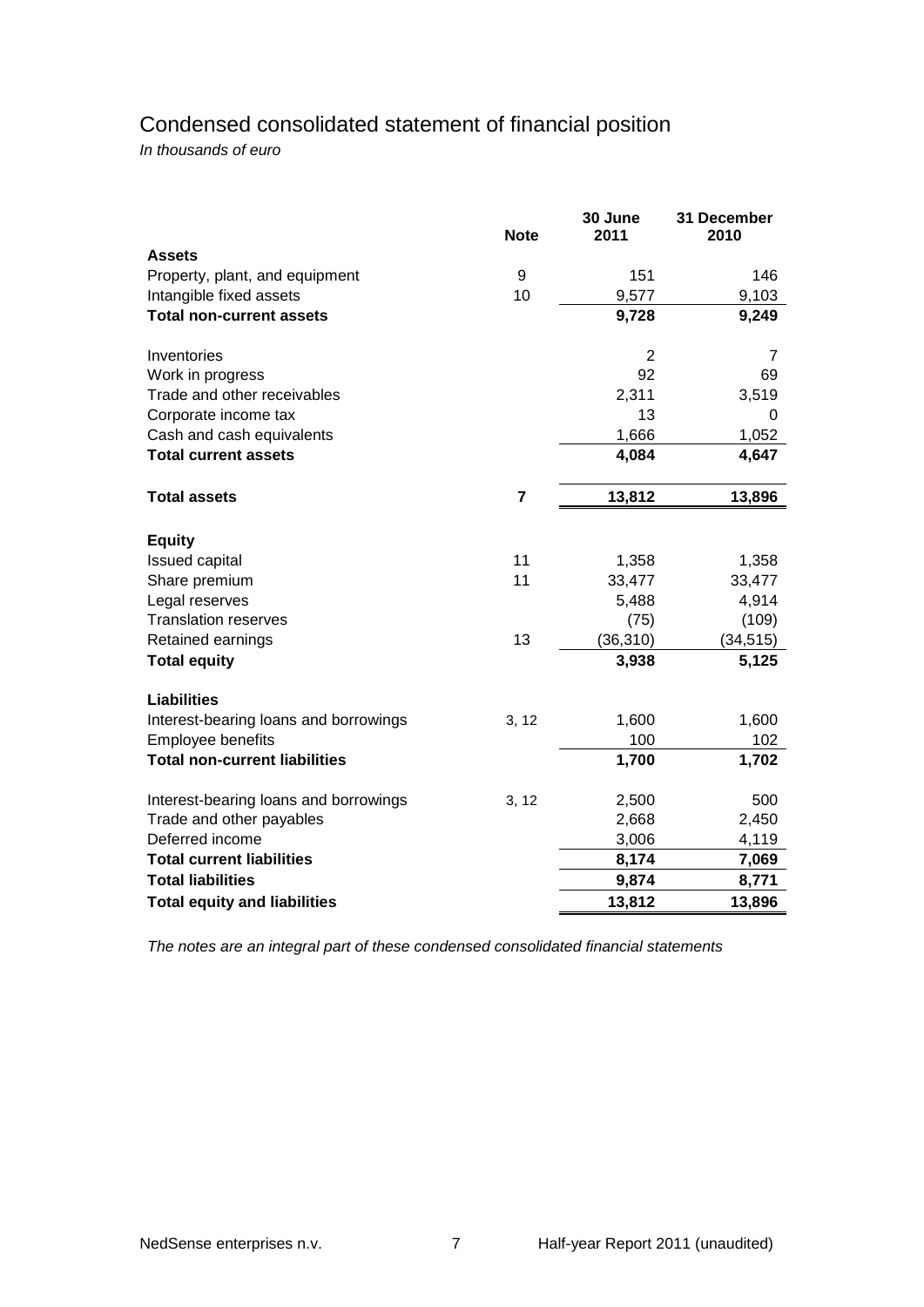## Condensed consolidated statement of comprehensive income

## **For the six months ended 30 June**

*In thousands of euro*

|                                                                                                                             | <b>Note</b>    | 2011     | 2010      |
|-----------------------------------------------------------------------------------------------------------------------------|----------------|----------|-----------|
| <b>Continuing operations</b>                                                                                                |                |          | Restated* |
| Net revenue                                                                                                                 | $\overline{7}$ | 4,165    | 4,494     |
| Cost of sales                                                                                                               |                | (145)    | (128)     |
| <b>Gross profit</b>                                                                                                         |                | 4,020    | 4,366     |
| Wages and salaries                                                                                                          |                | 2,573    | 2,599     |
| Social security charges                                                                                                     |                | 614      | 592       |
| Amortization and depreciation                                                                                               |                | 924      | 804       |
| Other operating costs                                                                                                       | 8              | 2,459    | 1,677     |
| Capitalized production                                                                                                      | 8, 10          | (1, 354) | (883)     |
| Profit (loss) from operations                                                                                               |                | (1, 196) | (423)     |
| Finance income                                                                                                              |                | 1        | 2         |
| Finance costs                                                                                                               |                | (94)     | (215)     |
| Net finance costs                                                                                                           |                | (93)     | (213)     |
| Profit (loss) before income tax                                                                                             | 7              | (1, 289) | (636)     |
| Income tax expense                                                                                                          |                | 26       | 22        |
| Profit (loss) for the period                                                                                                |                | (1, 315) | (658)     |
| Other comprehensive income                                                                                                  |                |          |           |
| Foreign currency translation differences for foreign operations<br>Other comprehensive income (loss) for the period, net of |                | 33       | (96)      |
| income tax                                                                                                                  |                | 33       | (96)      |
| Total comprehensive income (loss) for the period                                                                            |                | (1, 282) | (754)     |
| Profit (loss) attributable to:                                                                                              |                |          |           |
| Owners of the Company                                                                                                       |                | (1, 315) | (658)     |
| Profit (loss) for the period                                                                                                |                | (1, 315) | (658)     |
|                                                                                                                             |                |          |           |
| Total comprehensive income (loss) attributable to:                                                                          |                |          |           |
| Owners of the Company                                                                                                       |                | (1, 282) | (754)     |
| Total comprehensive income (loss) for the period                                                                            |                | (1, 282) | (754)     |
|                                                                                                                             |                |          |           |
| <b>Earnings per share</b><br>Basic earnings per share (in euros)                                                            |                | (0.10)   | (0.07)    |
| Diluted earnings per share (in euros)                                                                                       |                | (0.09)   | (0.06)    |
|                                                                                                                             |                |          |           |

\*See notes 8 and 10.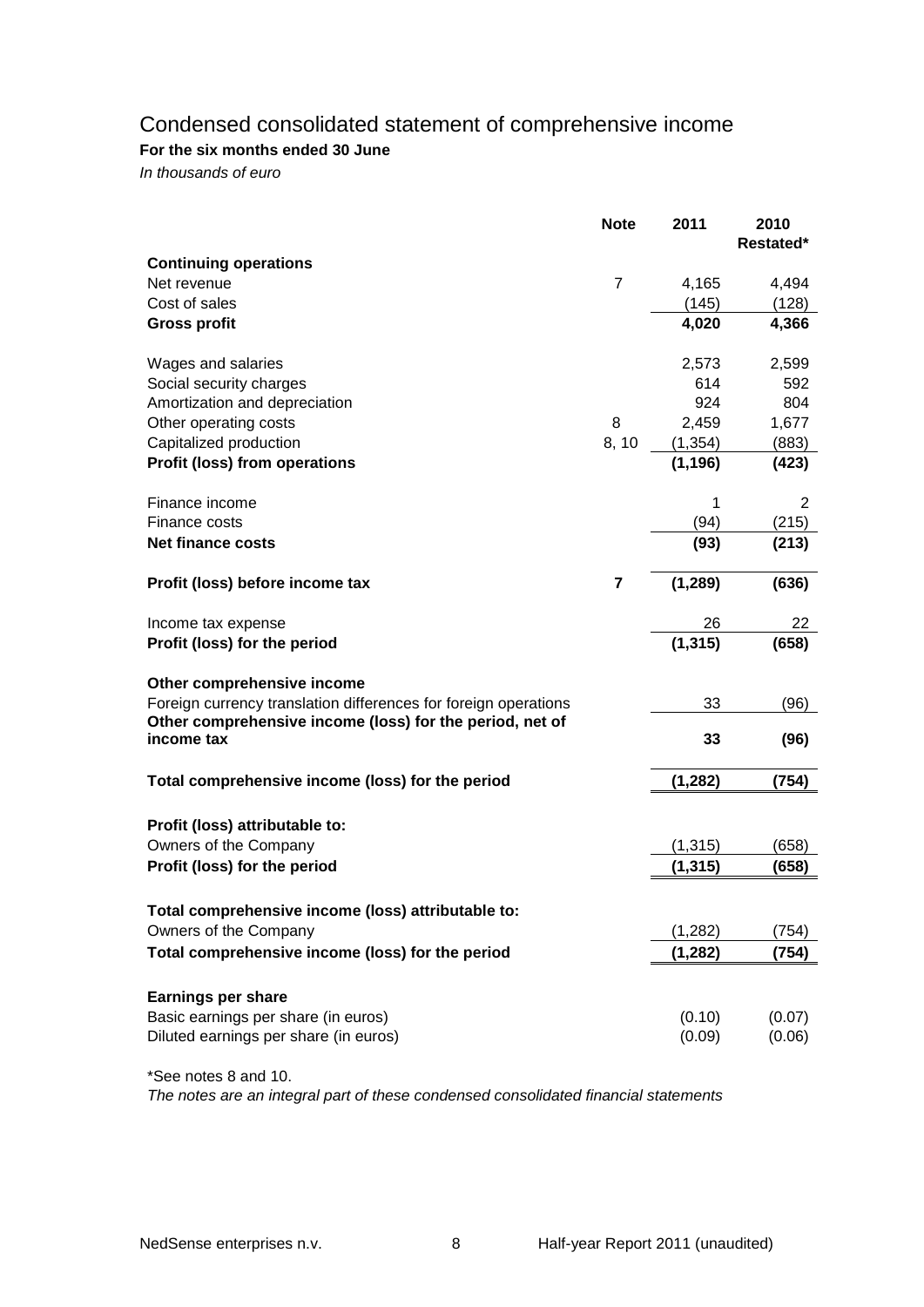## Condensed consolidated statement of changes in equity

## **For the six months ended 30 June 2010**

 *In thousands of euro*

|                                                       | Attributable to equity holders of the Company |                         |                         |                             |                             |                                          |                 |
|-------------------------------------------------------|-----------------------------------------------|-------------------------|-------------------------|-----------------------------|-----------------------------|------------------------------------------|-----------------|
|                                                       | <b>Note</b>                                   | <b>Share</b><br>capital | <b>Share</b><br>premium | Trans-<br>lation<br>reserve | Accum-<br>ulated<br>deficit | <b>Other</b><br>legal<br><b>reserves</b> | Total<br>equity |
| Balance at 1 January 2010                             |                                               | 983                     | 32,463                  | (42)                        | (33, 219)                   | 4,131                                    | 4,316           |
| Total comprehensive income (loss) for the period      |                                               |                         |                         |                             |                             |                                          |                 |
| Profit or (loss)                                      |                                               | 0                       | 0                       | 0                           | (658)                       | 0                                        | (658)           |
| Other comprehensive income                            |                                               |                         |                         |                             |                             |                                          |                 |
| Foreign currency translation differences              |                                               | 0                       | 0                       | (96)                        | 0                           | 0                                        | (96)            |
| Total other comprehensive income                      |                                               | 0                       | 0                       | (96)                        | 0                           | 0                                        | (96)            |
| Total comprehensive income (loss) for the period      |                                               | 0                       | 0                       | (96)                        | (658)                       | 0                                        | (754)           |
| Transactions with owners, recorded directly in equity |                                               |                         |                         |                             |                             |                                          |                 |
| Contributions by and distributions to owners          |                                               |                         |                         |                             |                             |                                          |                 |
| Share-based payments                                  | 13                                            | 0                       | 0                       | 0                           | 127                         | 0                                        | 127             |
| Total contributions by and distributions to owners    |                                               | 0                       | 0                       | 0                           | 127                         | 0                                        | 127             |
| Total transactions with owners                        |                                               | 0                       | 0                       | $\Omega$                    | 127                         | 0                                        | 127             |
| Transfer to other reserves                            |                                               | 0                       | 0                       | $\Omega$                    | (194)                       | 194                                      | 0               |
| Balance at 30 June 2010                               |                                               | 983                     | 32,463                  | (138)                       | (33, 944)                   | 4,325                                    | 3,689           |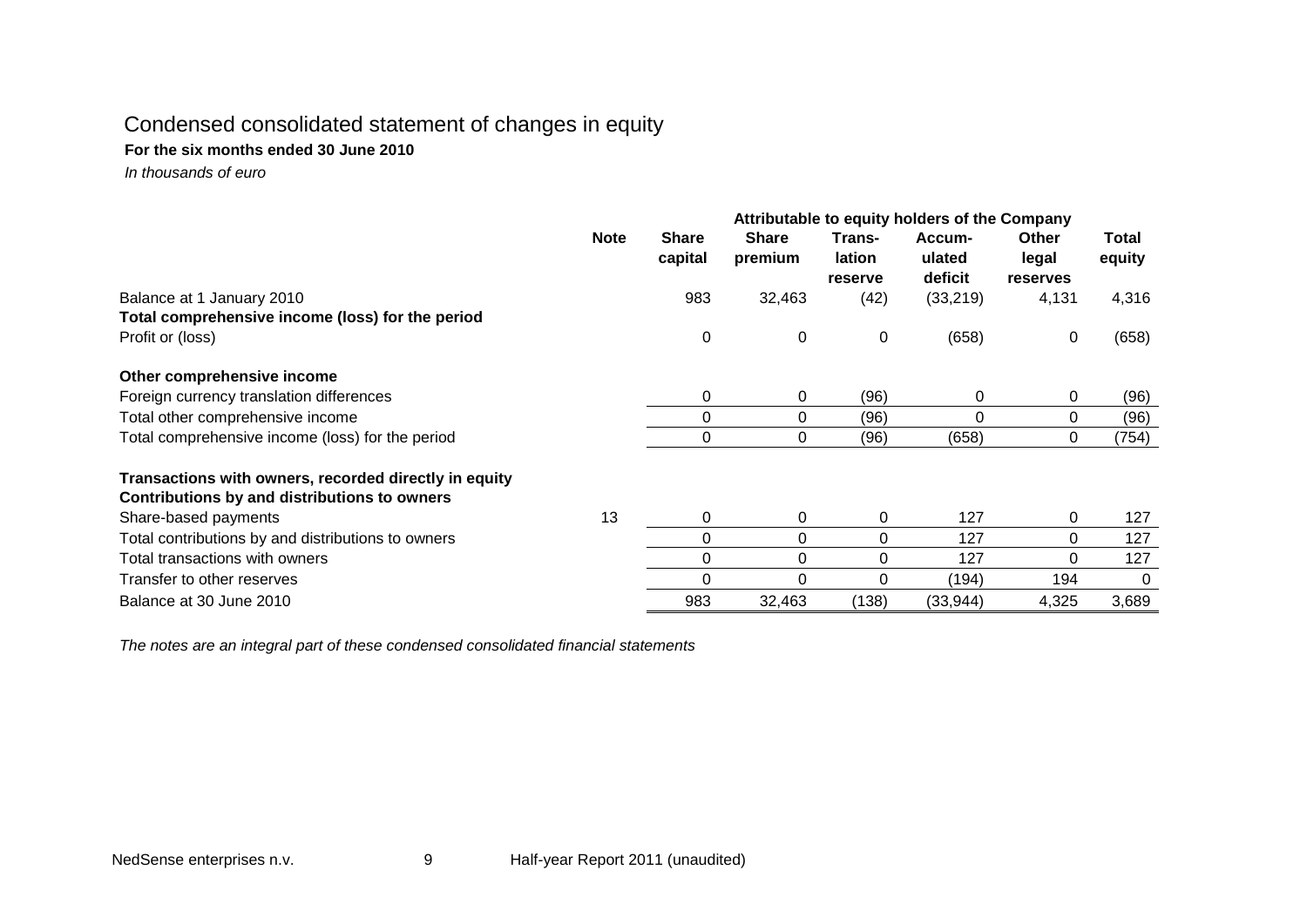## Condensed consolidated statement of changes in equity

## **For the six months ended 30 June 2011**

 *In thousands of euro*

|                                                                                                       | Attributable to equity holders of the Company |                         |                         |                             |                             |                                          |                 |
|-------------------------------------------------------------------------------------------------------|-----------------------------------------------|-------------------------|-------------------------|-----------------------------|-----------------------------|------------------------------------------|-----------------|
|                                                                                                       | <b>Note</b>                                   | <b>Share</b><br>capital | <b>Share</b><br>premium | Trans-<br>lation<br>reserve | Accum-<br>ulated<br>deficit | <b>Other</b><br>legal<br><b>reserves</b> | Total<br>equity |
| Balance at 1 January 2011                                                                             |                                               | 1,358                   | 33,477                  | (109)                       | (34, 515)                   | 4,914                                    | 5,125           |
| Total comprehensive income (loss) for the period                                                      |                                               |                         |                         |                             |                             |                                          |                 |
| Profit or (loss)                                                                                      |                                               | 0                       | 0                       | 0                           | (1, 315)                    | 0                                        | (1, 315)        |
| Other comprehensive income                                                                            |                                               |                         |                         |                             |                             |                                          |                 |
| Foreign currency translation differences                                                              |                                               | 0                       | 0                       | 33                          | 0                           | 0                                        | 33              |
| Total other comprehensive income                                                                      |                                               | 0                       | 0                       | 33                          | $\Omega$                    | 0                                        | 33              |
| Total comprehensive income (loss) for the period                                                      |                                               | $\mathbf 0$             | 0                       | 33                          | (1, 315)                    | 0                                        | (1, 282)        |
| Transactions with owners, recorded directly in equity<br>Contributions by and distributions to owners |                                               |                         |                         |                             |                             |                                          |                 |
| Share-based payments                                                                                  | 13                                            | 0                       | 0                       | 0                           | 95                          | 0                                        | 95              |
| Total contributions by and distributions to owners                                                    |                                               | 0                       | 0                       | 0                           | 95                          | 0                                        | 95              |
| Total transactions with owners                                                                        |                                               | 0                       | 0                       | 0                           | 95                          | 0                                        | 95              |
| Transfer to other reserves                                                                            |                                               | 0                       | 0                       | U                           | (574)                       | 574                                      | 0               |
| Balance at 30 June 2011                                                                               |                                               | 1,358                   | 33,477                  | (76)                        | (36, 309)                   | 5,488                                    | 3,938           |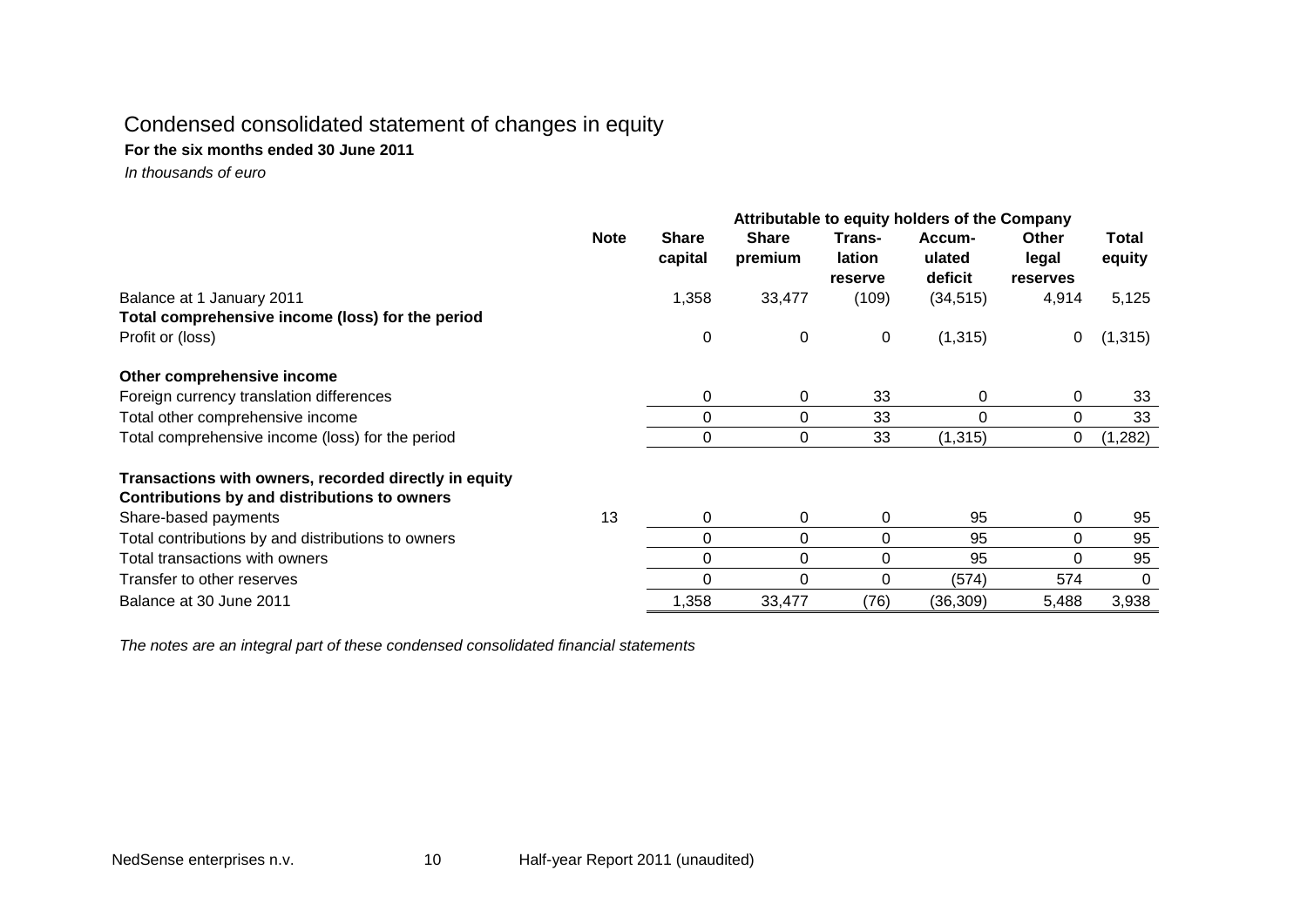## Condensed consolidated statement of cash flows

## **For the six months ended 30 June**

*In thousands of euro*

|                                                | <b>Note</b> | 2011     | 2010    |
|------------------------------------------------|-------------|----------|---------|
| Profit (loss) from operations                  |             | (1, 196) | (423)   |
| Adjustments for:                               |             |          |         |
| Amortization and depreciation                  |             | 924      | 804     |
| Change in inventories and work in progress     |             | (18)     | 15      |
| Change in trade and other receivables          |             | 1,208    | 1,376   |
| Change in trade and other payables             |             | 218      | (173)   |
| Change in provisions and employee benefits     |             | (2)      | 9       |
| Change in deferred income                      |             | (1, 113) | (951)   |
| Equity settled share based payment             |             | 95       | 127     |
| Net finance costs                              |             | (93)     | (110)   |
| Corporate income tax                           |             | (39)     | 12      |
| Cash flow from (used in) operating activities  |             | (16)     | 686     |
|                                                |             |          |         |
| Investments:                                   |             |          |         |
| Intangible fixed assets                        | 10          | (1, 354) | (883)   |
| Property, plant, and equipment                 | 9           | (52)     | (70)    |
| Disposals:                                     |             |          |         |
| Property, plant, and equipment                 | 9           | $\Omega$ | 0       |
| Other                                          |             | 36       | (101)   |
| Cash flow from (used in) investment activities |             | (1, 370) | (1,054) |
|                                                |             |          |         |
| <b>Granted loans</b>                           | 3, 12       | 2,000    | 0       |
| Cash flow from (used in) financing activities  |             | 2,000    | 0       |
| <b>Change in liquid assets</b>                 |             | 614      | (368)   |
|                                                |             |          |         |
|                                                |             |          |         |
| Cash and cash equivalents                      |             | 1,052    | 747     |
| <b>Balance at 1 January</b>                    |             | 1,052    | 747     |
| Cash and cash equivalents                      |             | 1,666    | 379     |
| <b>Balance at 30 June</b>                      |             | 1,666    | 379     |
|                                                |             |          |         |
| <b>Change in liquid assets</b>                 |             | 614      | (368)   |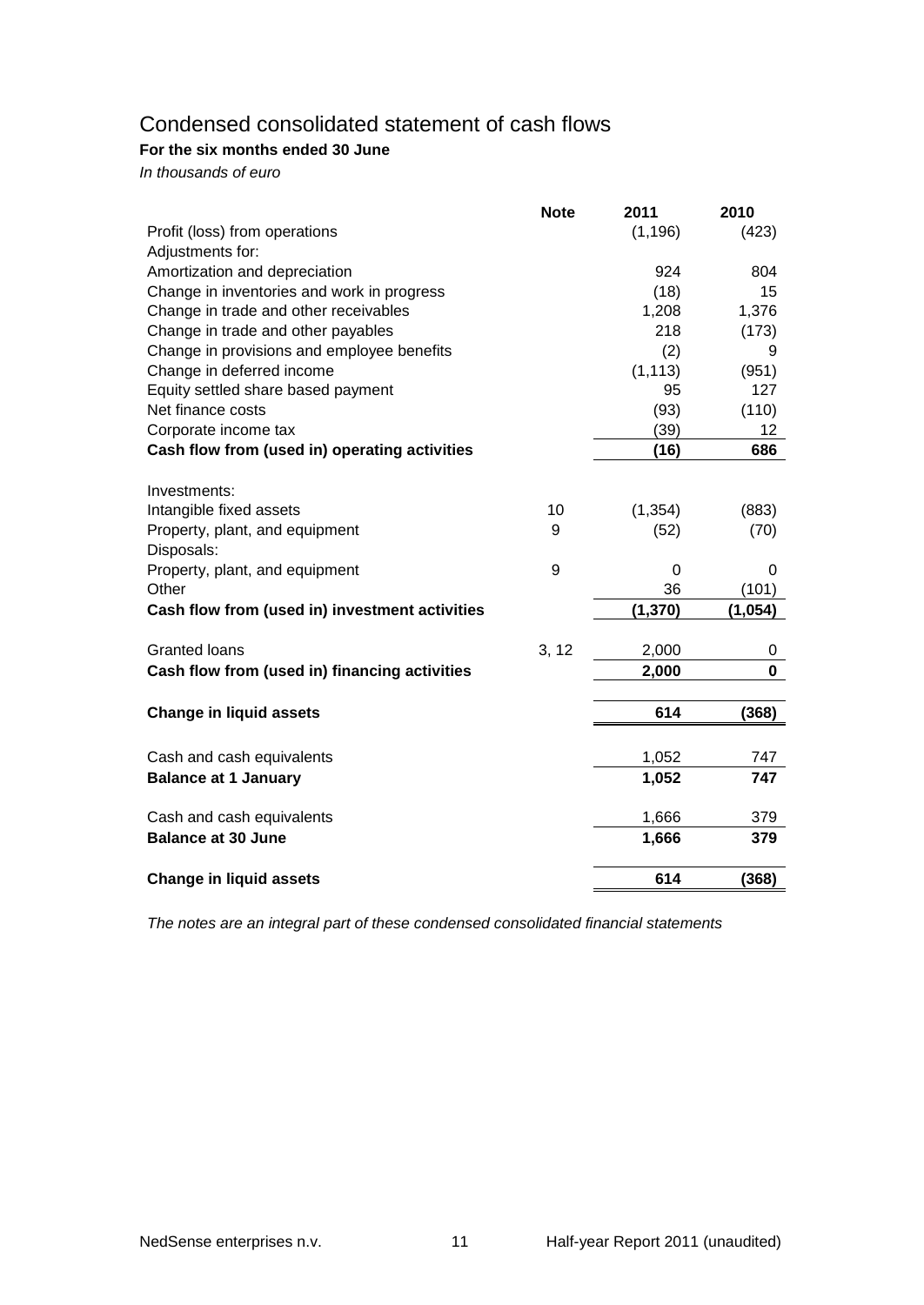## Notes to the condensed consolidated interim financial statements

## 1. Reporting entity

NedSense enterprises n.v. (the "Company") is domiciled in the Netherlands with registered office at Ir. D.S. Tuijmanweg 10, 4131 PN Vianen, the Netherlands. The condensed consolidated interim financial statements of the Company as of and for the six months ended 30 June 2011 comprise the Company and its subsidiaries (together referred to as the "Group"). The Company is a holding company which holds 100% of companies providing integrated, specialized design, production, and planning software to the global textile and apparel industries.

The consolidated financial statements of the Group as of and for the year ended 31 December 2010 are available at www.nedsense.com.

### 2. Statement of compliance

These condensed consolidated interim financial statements have been prepared in accordance with IAS 34 *Interim Financial Reporting*. They do not include all of the information required for full annual financial statements and should be read in conjunction with the consolidated financial statements of the Group as of and for the year ended 31 December 2010.

These condensed consolidated interim financial statements were approved by the Board of Directors on 27 August 2011.

## 3. Going concern

For 2011, the Company has reached provisional financing agreement in June with its existing major shareholders and Project Holland Deelnemingen B.V. Under the terms of the agreement, the financing is in three parts.

The first part is private placement of a maximum of 6.25 million ordinary shares to be newly issued to Project Holland Deelnemingen at €0.40 per share or €2.5 million. Funds of  $€2$ million were received by the Company from Project Holland Deelnemingen in June 2011 as part of an interest-free equity bridge loan until the shares are authorized and issued, which is expected to take place in late August 2011. The second part is issue of convertible bonds in denominations of €50 thousand with a total value of at least €1.05 million and a maximum value of €2.1 million to existing shareholders and investors. The convertible bonds will have a term of five years, an annually payable coupon of 4.0%, and a conversion premium of 120% (conversion price of €0.48 per share). The third part is a non-transferable stand-by convertible loan of €2.4 million, which under certain conditions may be raised to €2.9 million from Project Holland Fonds C.V. The stand-by convertible loan will have a term of five years, an interest rate of 4.0%, and a conversion premium of 120% (conversion price of  $\epsilon$ 0.48 per share).

The convertible bonds and stand-by convertible loan can be converted from 1 January 2013. The Company is obligated to withdraw at least €1 million, which under certain conditions may be raised to €1.5 million, of the stand-by convertible loan by 31 December 2012. The portion over €1 million which has not been withdrawn by 1 January 2013 will be nullified.

These transactions require an amendment to the articles of association increasing the Company"s capital, and the approval of an Extraordinary General Meeting of Shareholders ("EGM") which will be convened on September 7, 2011. The proceeds from the transactions will be used for repayment of the loan to Dinvest Holding II B.V., acquisitions, investments in LOFT, and other investments in line with the Company"s current activities. The Company has no bank overdrafts or credit lines, and is prepared to respond to market conditions swiftly and adequately. Based on the Group"s financial position, assets, current development of the new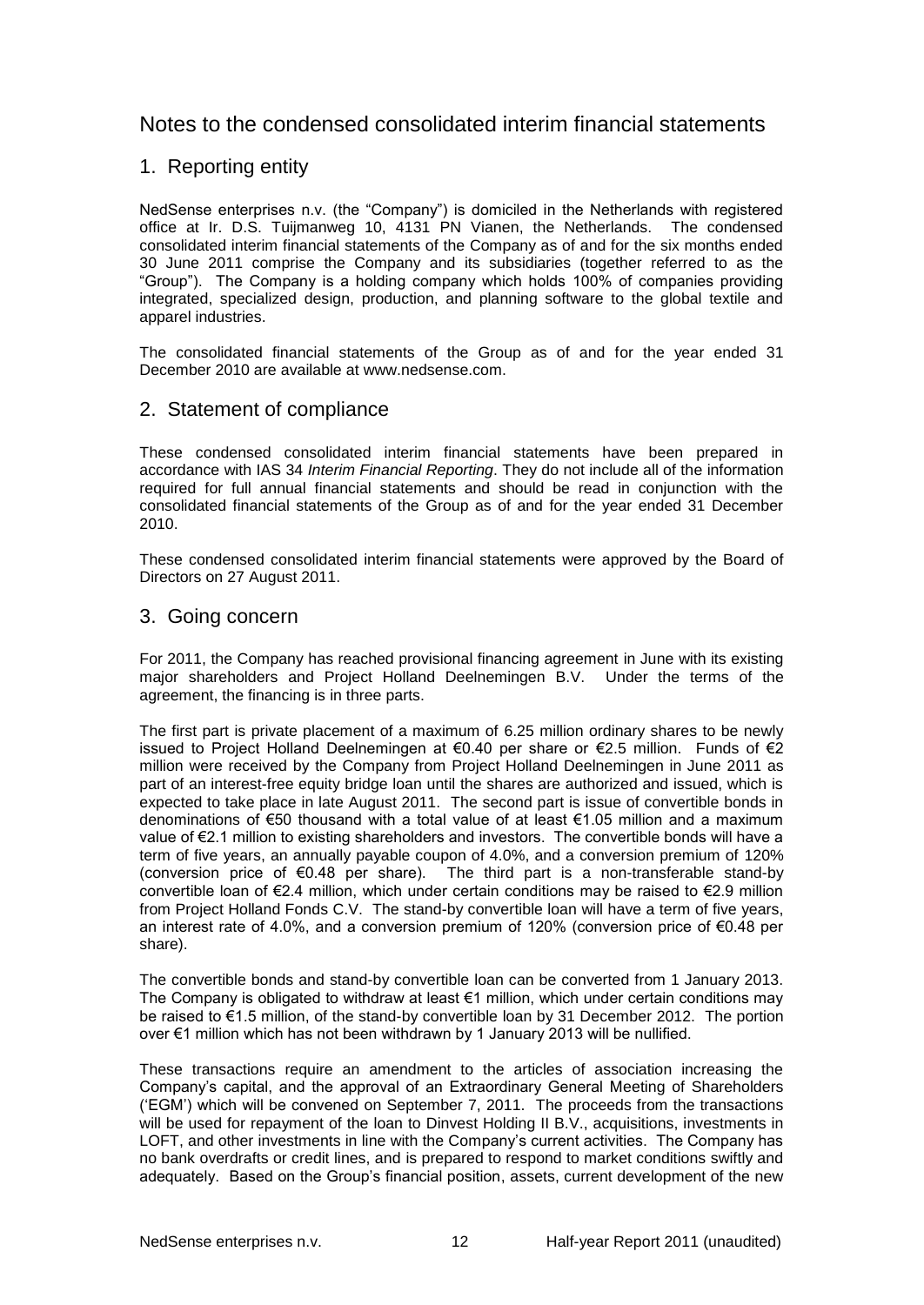line of products (Loft Customer Experience products), financing, and the outlook of the financial performance for the forthcoming year, management is confident that the Company will be able to continue as a going concern.

## 4. Significant accounting policies

The accounting policies applied by the Group in these condensed consolidated interim financial statements are the same as those applied by the Group in its consolidated financial statements as of and for the year ended 31 December 2010. These condensed consolidated interim financial statements have not been audited or reviewed.

Management has analyzed new IFRS standards and determined that they do not impact the Group.

## 5. Estimates

The preparation of interim financial statements requires management to make judgments, estimates and assumptions that affect the application of accounting policies and the reported amounts of assets and liabilities, income and expense. Actual results may differ from these estimates.

In preparing these condensed consolidated interim financial statements, the significant judgments made by management in applying the Group"s accounting policies and the key sources of estimation uncertainty were the same as those that applied to the consolidated financial statements as of and for the year ended 31 December 2010.

## 6. Financial risk management

### **Credit risk – Financing**

As a result of difficult economic circumstances, the Company has experienced difficulties in obtaining credit facilities. However, as discussed in note 3. Going concern, the Company has reached provisional financing agreement with existing shareholders and Project Holland Deelnemingen B.V. in June 2011.

Other aspects of the Group"s financial risk management objectives and policies are consistent with those disclosed in the consolidated financial statements as of and for the year ended 31 December 2010.

## 7. Operating segments

**Information about reportable segments For the six months ended 30 June**

|                              |        | <b>NedGraphics</b> | <b>DPI</b> |      | Other   |       | Total   |        |  |
|------------------------------|--------|--------------------|------------|------|---------|-------|---------|--------|--|
| In thousands of euro         | 2011   | 2010               | 2011       | 2010 | 2011    | 2010  | 2011    | 2010   |  |
|                              |        |                    |            |      |         |       |         |        |  |
| External revenues            | 3,804  | 3,962              | 283        | 474  | 78      | 58    | 4,165   | 4,494  |  |
| Inter-segment revenue        |        | 0                  | 0          | 0    | 0       | 0     |         | 0      |  |
|                              |        |                    |            |      |         |       |         |        |  |
| Segment profit (loss) before |        |                    |            |      |         |       |         |        |  |
| income tax                   | (173)  | 209                | (100)      | 55   | (1,016) | (900) | (1,289) | (636)  |  |
|                              |        |                    |            |      |         |       |         |        |  |
| Total assets*                | 10.440 | 11,669             | 126        | 103  | 8,050   | 6,200 | 13,812  | 13,896 |  |

*\*as of 30 June 2011 and 31 December 2010*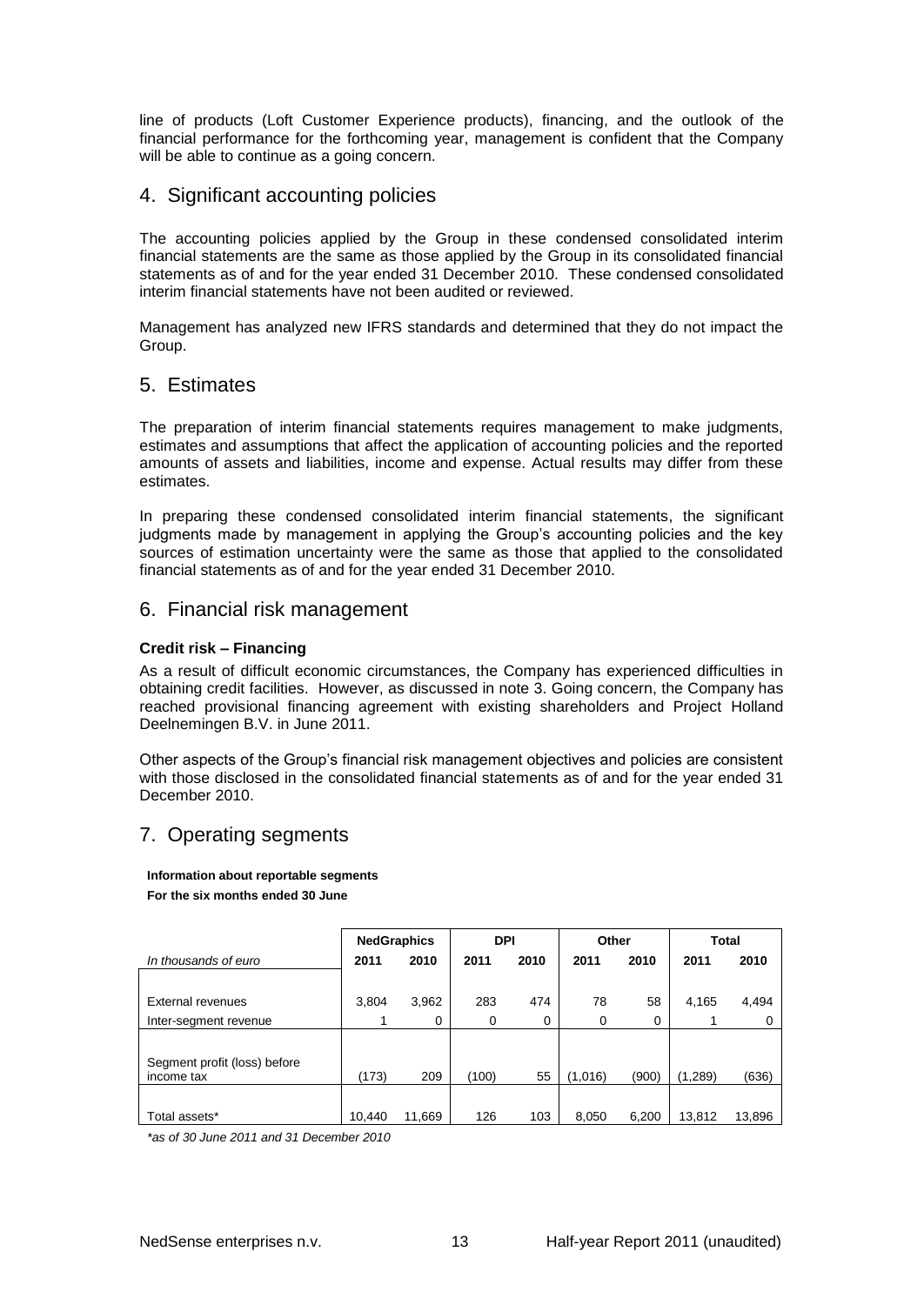## 8. Other operating costs and Capitalized production

In order to improve insight into the operations of the Company, third party expenses incurred to internally develop intangible fixed assets (software) are now included in Other operating costs and offset in Capitalized production, in accordance with the treatment of in-house expenses incurred for such development. Previously, such third party expenses were directly capitalized and did not appear in the Consolidated statement of comprehensive income. The comparative 2010 information has been adjusted in this report in accordance with this change. Please see note 10 for further information regarding Intangible fixed assets.

## 9. Property, plant and equipment

### **Acquisitions and disposals**

During the six months ended 30 June 2011 the Group acquired assets with a cost of €52 thousand (six months ended 30 June 2010: €70 thousand).

No assets with a carrying amount were disposed of during the six months ended 30 June 2011 (carrying amount disposed of during the six months ended 30 June 2010: none). No gains or losses on disposals were realized during the six months ended 30 June 2011 or 30 June 2010.

## 10. Intangible fixed assets

Investments for the six months ended 30 June 2011 comprised capitalized production of €1,354 thousand (six months ended 30 June 2010: €883 thousand). Capitalized production included both in-house and third party expenses incurred to internally develop intangible fixed assets (software). For the six months ended 30 June 2011, such in-house expenses amounted to €814 thousand and third party expenses amounted to €540 thousand (six months ended 30 June 2010: €849 thousand and €34 thousand respectively).

## 11. Share capital

At 30 June 2011, the issued share capital comprised 13,581,343 ordinary shares (31 December 2010 13,581,343) with nominal value of €0.10, which have been fully paid up.

### 12. Loans and borrowings

As described in 3. Going concern, and as part of a provisional financing agreement, the Company has received €2 million in June 2011 from Project Holland Deelnemingen in the form of an interest-free equity bridge loan until shares are authorized and issued, which is expected to take place in late August 2011. Also as part of the financing agreement, the €2.1 million outstanding loan agreement with Dinvest Holding II B.V. is expected to be repaid in full before the end of the year.

## 13. Share-based payment

At 30 June 2011 the Group has the following share-based payment arrangements:

### **Share option program (equity settled)**

#### *Plan C (Management)*

For Plan C, in 2009 100% of the first package (in June 2009), amounting to 5% of the outstanding shares of the Company, was granted to management. 50% of the second package (in December 2009), amounting to 2.5% of the outstanding shares of the Company, was granted to management. In 2010, 100% of the third package (in December 2010), amounting to 5% of the outstanding shares of the Company, was granted to management by formal approval of the Supervisory Board and Shareholders at the Annual General Meeting of